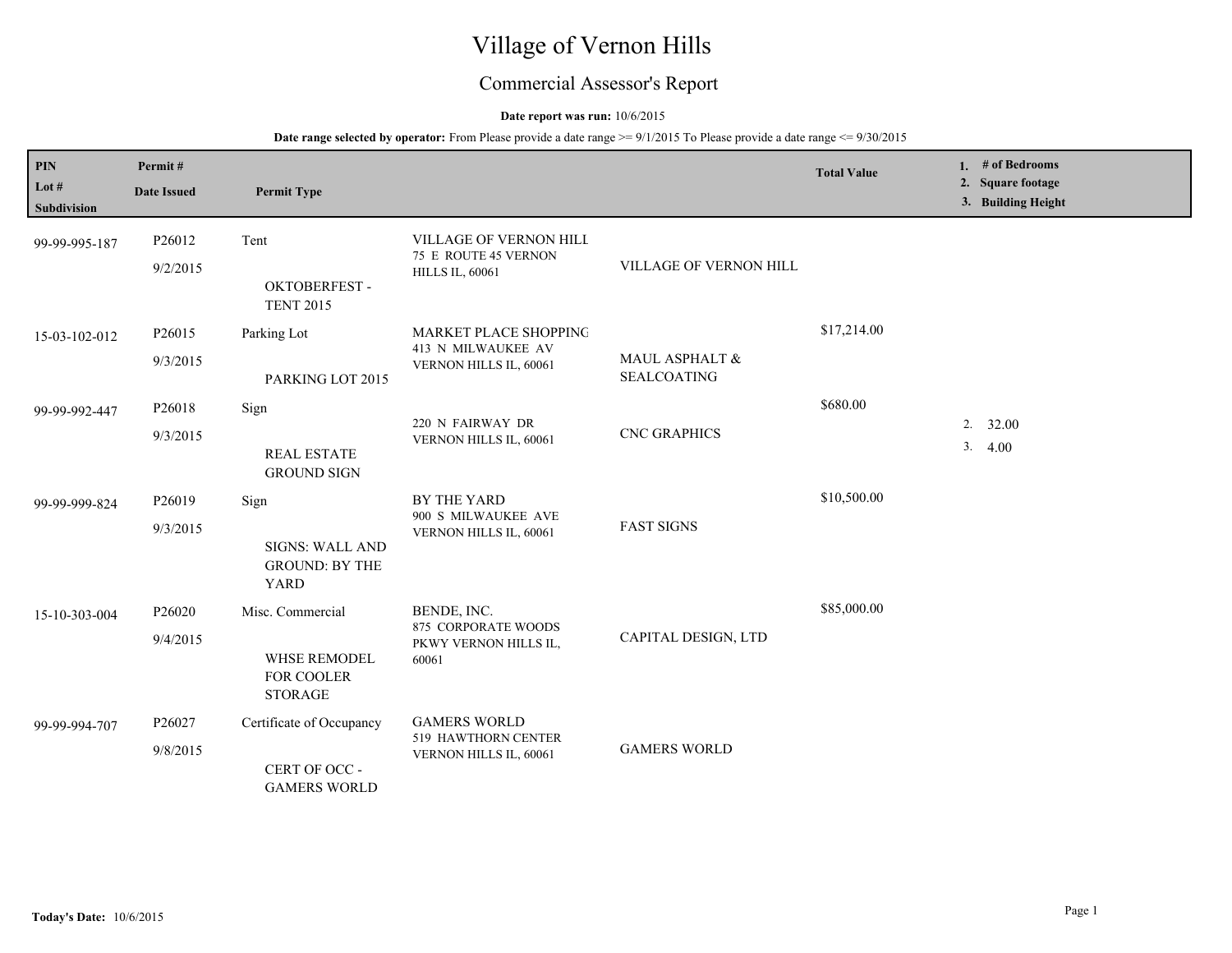| PIN                    | Permit#                         |                                                                                                                                                                              |                                                                                           |                                             | <b>Total Value</b> | 1. # of Bedrooms                        |
|------------------------|---------------------------------|------------------------------------------------------------------------------------------------------------------------------------------------------------------------------|-------------------------------------------------------------------------------------------|---------------------------------------------|--------------------|-----------------------------------------|
| Lot $#$<br>Subdivision | <b>Date Issued</b>              | <b>Permit Type</b>                                                                                                                                                           |                                                                                           |                                             |                    | 2. Square footage<br>3. Building Height |
| 15-04-201-009          | P26029<br>9/8/2015              | Misc. Commercial<br><b>INTERIOR</b><br><b>REPAIRS TO</b><br><b>BRING UP TO ADA</b><br>COMPLIANCE                                                                             | <b>BANK OF AMERICA</b><br>515 E TOWNLINE RD<br>VERNON HILLS IL, 60061                     | <b>BURNHAM NATIONWIDE</b>                   | \$20,000.00        |                                         |
| 99-00-000-761          | P26030<br>9/8/2015              | Certificate of Occupancy<br><b>CO-UNIQUE</b><br><b>FITNESD</b><br><b>CONCEPTS</b>                                                                                            | UNIQUE FITNESS CONCEPT<br>50 N LAKEVIEW PKY 118<br>VERNON HILLS IL, 60061                 | UNIQUE FITNESS CONCEPT                      |                    |                                         |
| 99-99-999-653          | P26032<br>9/9/2015              | Mechanical Hood<br>MECHANICAL<br><b>HOOD</b>                                                                                                                                 | SPRINGS OF VERNON HILL<br>350 S MILWAUKEE AVE<br>VERNON HILLS IL, 60061                   | RIED'S FIRE EQUIPMENT                       | \$3,000.00         |                                         |
| 11-33-200-024          | P26037<br>9/10/2015             | Elevator<br>PIT LADDER,<br><b>DOOR</b><br>RESTRICTOR, ADA<br>PHONES, REVERSE<br>PHASE RELAY, PIT<br>STOP SWITCH,<br><b>EMERGENCY</b><br><b>LIGHTING</b><br><b>ALARM BALL</b> | LOYOLA UNIVERSITY<br>1350 N MILWAUKEE AV<br>VERNON HILLS IL, 60061                        | OTIS ELEVATOR COMPANY                       | \$13,159.00        |                                         |
| 99-99-100-270          | P26046<br>9/11/2015             | <b>Commercial Alteration</b><br><b>INTERIOR</b><br><b>REMODEL</b>                                                                                                            | <b>BED BATH &amp; BEYOND</b><br>413 N MILWAUKEE AVE<br>unit 300 VERNON HILLS IL,<br>60061 | ARCHITECTURAL GROUP<br><b>INTERNATIONAL</b> | \$125,000.00       |                                         |
| 00-00-000-810          | P <sub>26048</sub><br>9/11/2015 | Certificate of Occupancy<br>CO: STYLISH<br><b>FURNITURE</b>                                                                                                                  | <b>STYLISH FURNITURE</b><br>1322 S MILWAUKEE AVE<br>VERNON HILLS IL, 60061                |                                             |                    |                                         |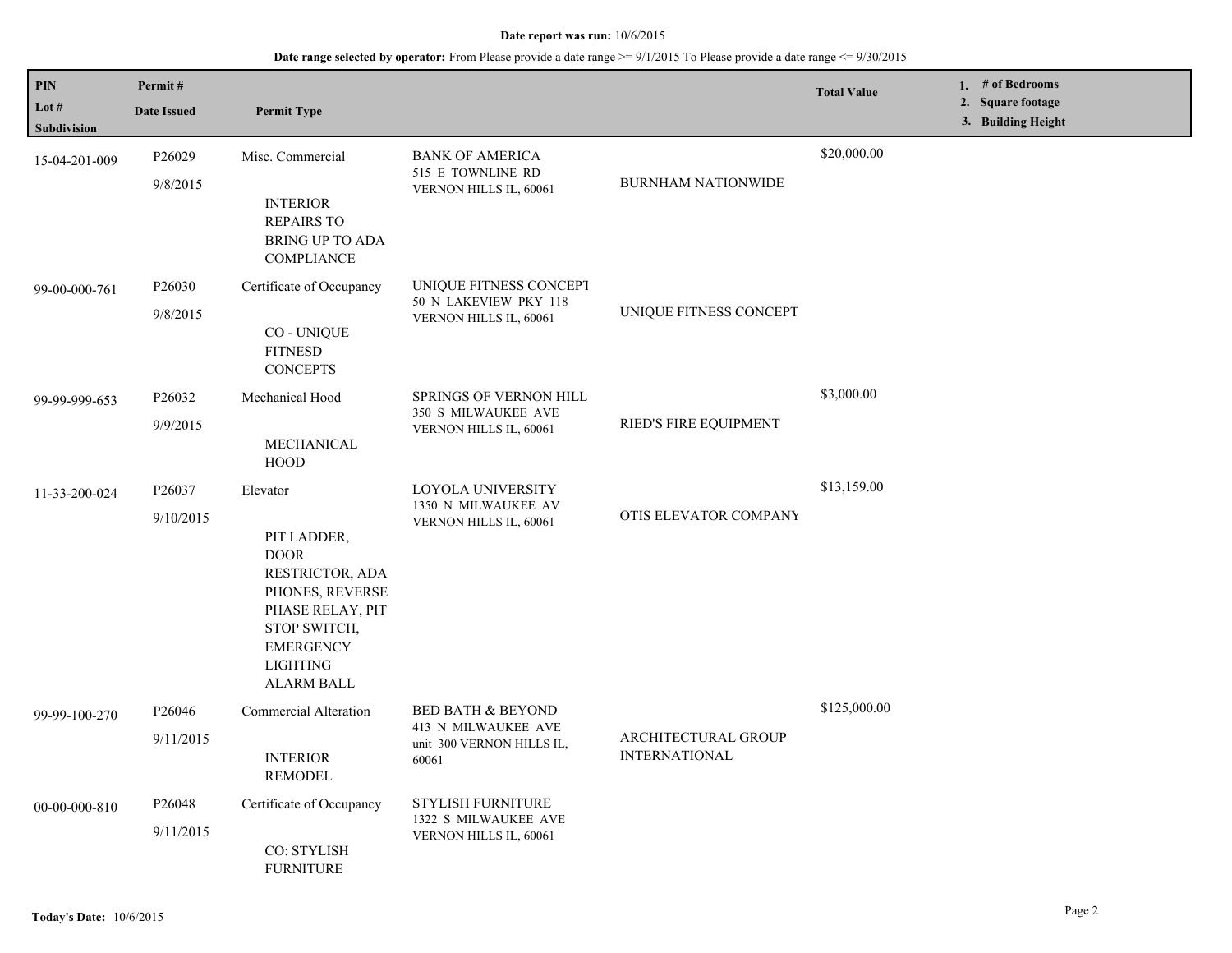| PIN<br>Lot $#$<br><b>Subdivision</b> | Permit#<br><b>Date Issued</b>   | <b>Permit Type</b>                                                                                                                                         |                                                                                           |                                                        | <b>Total Value</b> | 1. # of Bedrooms<br>2. Square footage<br>3. Building Height |
|--------------------------------------|---------------------------------|------------------------------------------------------------------------------------------------------------------------------------------------------------|-------------------------------------------------------------------------------------------|--------------------------------------------------------|--------------------|-------------------------------------------------------------|
| 99-99-995-593                        | P26062<br>9/16/2015             | Demolition<br><b>DEMO BUILDING</b>                                                                                                                         | 950 N LAKEVIEW PKY<br>VERNON HILLS IL, 60061                                              | <b>TANZILLO</b>                                        | \$68,000.00        |                                                             |
| 99-99-992-948                        | P26063<br>9/16/2015             | Re-Roofing<br><b>REROOF</b><br><b>MAINTENANCE</b><br><b>BUILDING ONLY</b>                                                                                  | VILLAGE OF VERNON HILL<br>291 EVERGREEN DR<br>VERNON HILLS IL, 60061                      | C. LOMBARDO ROOFING &<br><b>GENERAL CARPENTRY (LT)</b> | \$9,600.00         |                                                             |
| 99-00-000-242                        | P26070<br>9/17/2015             | Misc. Commercial<br>LANDLORD<br>WORK: FACADE,<br>PATIO, GAS<br><b>SERVICE</b><br>UPGRADE,<br><b>GREASE TRAP,</b><br>LANDSCAPE, SITE<br><b>IMPROVEMENTS</b> | <b>MOD SUPERFAST PIZZA</b><br>701 N MILWAUKEE AVE<br>364 VERNON HILLS IL, 60061           | RIVERTREE AT VERNON HI<br><b>LLC</b>                   | \$55,000.00        |                                                             |
| 99-99-100-270                        | P <sub>26072</sub><br>9/18/2015 | Misc. Commercial<br><b>RACKING</b>                                                                                                                         | <b>BED BATH &amp; BEYOND</b><br>413 N MILWAUKEE AVE<br>unit 300 VERNON HILLS IL,<br>60061 | ARCHITECTURAL GROUP<br><b>INTERNATIONAL</b>            | \$35,000.00        |                                                             |
| 99-00-000-220                        | P26074<br>9/18/2015             | Misc. Commercial<br><b>VANILLA BOX</b>                                                                                                                     | <b>VANILLA BOX</b><br>701 N MILWAUKEE AVE<br>288 VERNON HILLS IL, 60061                   | <b>DAS ARCHITECTS</b>                                  | \$25,000.00        |                                                             |
| 99-99-101-066                        | P26076<br>9/18/2015             | Demolition<br><b>DEMO SALES</b><br><b>CENTER</b>                                                                                                           | PORT CLINTON PLACE<br>1080 ROUTE 45 VERNON<br><b>HILLS IL, 60061</b>                      | <b>OPUS DEVELOPMENT</b>                                | \$15,000.00        |                                                             |
| 99-99-991-933                        | P <sub>26077</sub><br>9/18/2015 | Security System<br><b>SEC SYSTEM RPM</b><br><b>VAPE</b>                                                                                                    | <b>RPM VAPE</b><br>199 N BUTTERFIELD RD<br>VERNON HILLS IL, 60061                         | <b>RPM VAPE</b>                                        | \$450.00           |                                                             |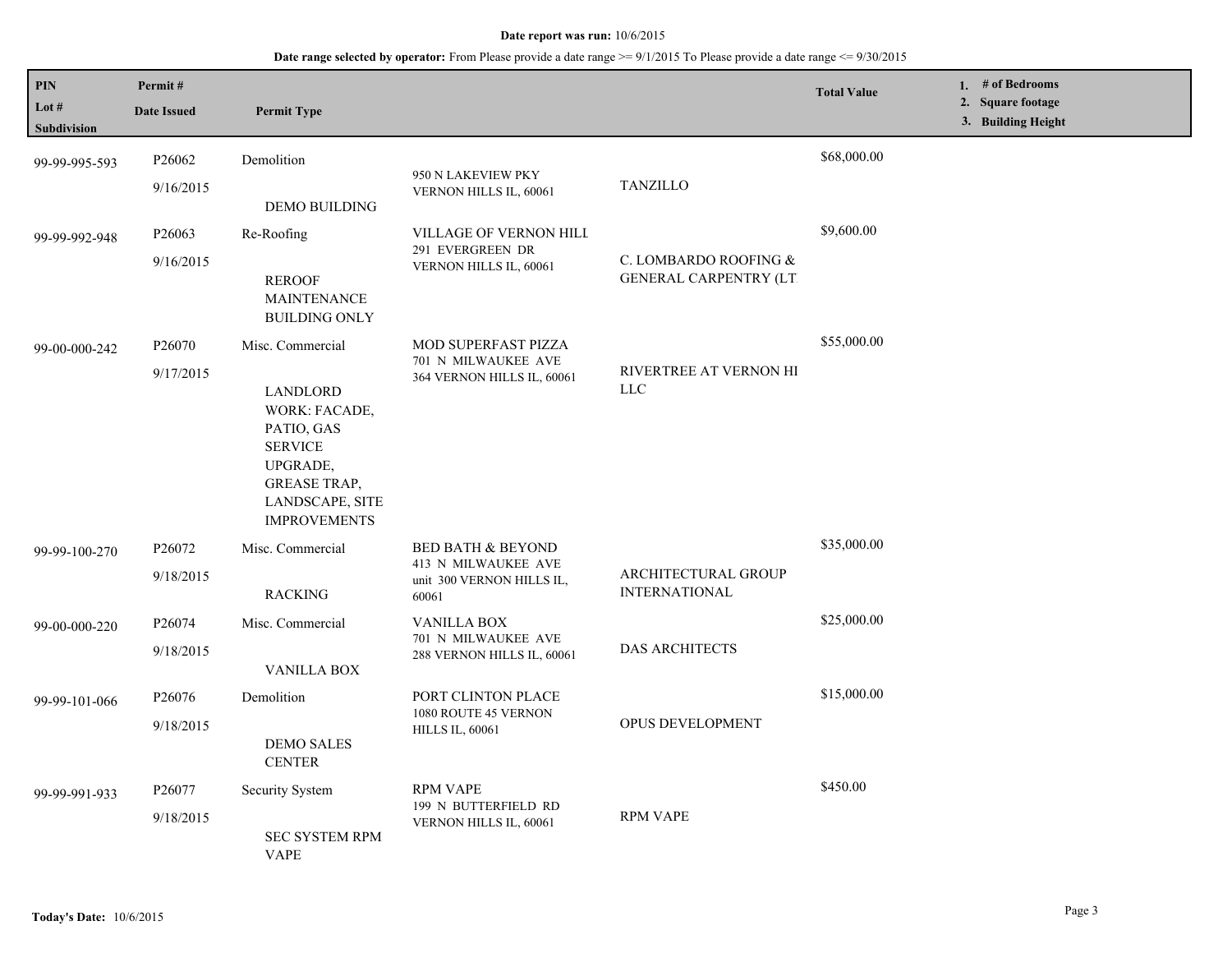| <b>PIN</b><br>Lot #<br>Subdivision | Permit#<br><b>Date Issued</b>   | <b>Permit Type</b>                                                                   |                                                                          |                                              | <b>Total Value</b> | 1. # of Bedrooms<br>2. Square footage<br>3. Building Height |
|------------------------------------|---------------------------------|--------------------------------------------------------------------------------------|--------------------------------------------------------------------------|----------------------------------------------|--------------------|-------------------------------------------------------------|
| 15-06-417-001                      | P26078<br>9/18/2015             | Re-Roofing<br>REROOFING/GUTT<br><b>ERS</b>                                           | 7 N SOUTHFIELD DR<br>VERNON HILLS IL, 60061                              | <b>GERALDO ROOFING</b><br><b>CORPORATION</b> | \$7,292.00         |                                                             |
| 15-15-103-034                      | P <sub>26086</sub><br>9/22/2015 | Parking Lot<br>SEALCOAT,<br>STRIPE,<br>CRACKFILL:<br>900-980<br><b>WOODLANDS</b>     | 900 WOODLANDS PKWY<br>VERNON HILLS IL, 60061                             | CHADWICK CONTRACTING                         | \$13,639.00        |                                                             |
| 99-99-999-454                      | P26089<br>9/22/2015             | Parking Lot<br>SEALCOAT,<br>STRIPE: 536-616<br><b>ATRIUM AND</b><br>700-702 DEERPATH | 536 ATRIUM DR VERNON<br><b>HILLS IL, 60061</b>                           | <b>GASAWAY MAINTENANCE</b>                   | \$10,850.00        |                                                             |
| 15-04-107-005                      | P26090<br>9/22/2015             | Fire Alarm<br><b>FIRE ALARM</b>                                                      | YU'S MANDARIN<br><b>4 PHILLIP RD VERNON</b><br><b>HILLS IL, 60061</b>    | <b>IMPERIAL SURVEILLANCE</b>                 | \$10,000.00        |                                                             |
| 99-00-000-242                      | P26091<br>9/22/2015             | Sign<br>SIGNS: MOD<br>PIZZA (2 WALL, 1<br>INTERIOR)                                  | MOD SUPERFAST PIZZA<br>701 N MILWAUKEE AVE<br>364 VERNON HILLS IL, 60061 | MODERN SIGNS, INC                            | \$7,500.00         |                                                             |
| 99-99-100-653                      | P26097<br>9/23/2015             | Parking Lot<br><b>SEALCOAT AND</b><br><b>STRIPE OFFSET</b><br><b>PARKING</b>         | NEW CENTURY TOWNHOM<br>0 NEW CENTURY TOWN #3<br>VERNON HILLS IL, 60061   | DUBOIS PAVING COMPANY                        | \$650.00           |                                                             |